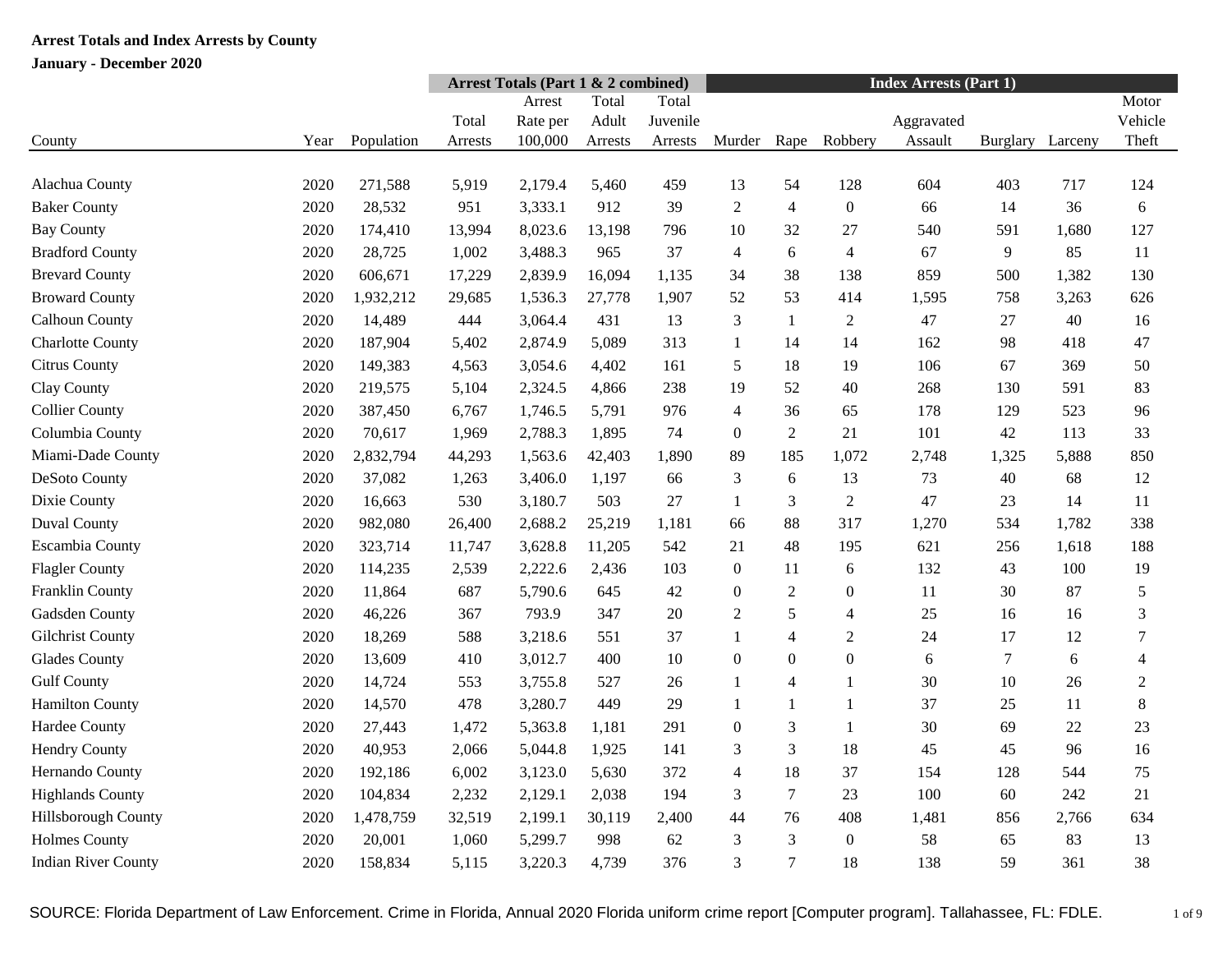|                            |      | Part 2 Arrests   |                      |                  |                   |                |                  |                  |                |                         |                         |  |  |
|----------------------------|------|------------------|----------------------|------------------|-------------------|----------------|------------------|------------------|----------------|-------------------------|-------------------------|--|--|
| County                     | Year | Manslaughter     | Kidnap/<br>Abduction | Arson            | Simple<br>Assault | Drug<br>Arrest | <b>Bribery</b>   | Embezzlement     | Fraud          | Counterfeit/<br>Forgery | Extortion/<br>Blackmail |  |  |
|                            |      |                  |                      |                  |                   |                |                  |                  |                |                         |                         |  |  |
| Alachua County             | 2020 | $\mathbf{1}$     | 14                   | $\overline{c}$   | 731               | 631            | 1                | 16               | 135            | 28                      | 5                       |  |  |
| <b>Baker County</b>        | 2020 | $\boldsymbol{0}$ | 1                    | $\overline{0}$   | 84                | 158            | $\mathbf{0}$     | $\boldsymbol{0}$ | $\overline{4}$ | $\boldsymbol{0}$        | $\Omega$                |  |  |
| <b>Bay County</b>          | 2020 | 5                | 46                   | 7                | 1,297             | 2,438          | $\mathbf{1}$     | 2                | 120            | 33                      | $\Omega$                |  |  |
| <b>Bradford County</b>     | 2020 | $\boldsymbol{0}$ | $\mathbf{0}$         | 3                | 105               | 118            | 1                | $\mathbf{1}$     | 34             | $\mathbf{1}$            | 0                       |  |  |
| <b>Brevard County</b>      | 2020 | 11               | 23                   | 9                | 2,414             | 2,503          | $\mathbf{0}$     | 15               | 428            | 24                      | 5                       |  |  |
| <b>Broward County</b>      | 2020 | 5                | 11                   | 12               | 3,259             | 2,668          | $\boldsymbol{0}$ | 127              | 431            | 69                      | 7                       |  |  |
| Calhoun County             | 2020 | $\boldsymbol{0}$ | $\boldsymbol{0}$     | $\mathbf{2}$     | 60                | 167            | $\boldsymbol{0}$ | $\boldsymbol{0}$ | $\sqrt{5}$     | $\boldsymbol{0}$        | $\overline{0}$          |  |  |
| <b>Charlotte County</b>    | 2020 | 1                | 1                    | 2                | 581               | 1,230          | $\overline{0}$   | 7                | 81             | 5                       | $\Omega$                |  |  |
| Citrus County              | 2020 | 8                | -1                   | 1                | 413               | 681            | $\overline{0}$   | $\boldsymbol{0}$ | 54             | 5                       | 0                       |  |  |
| Clay County                | 2020 | $\boldsymbol{0}$ | $\overline{2}$       | 4                | 597               | 876            | $\boldsymbol{0}$ | $\boldsymbol{0}$ | 66             | 33                      | $\Omega$                |  |  |
| <b>Collier County</b>      | 2020 | 4                | $\overline{2}$       | 1                | 735               | 1,154          | $\overline{0}$   | $\mathbf{0}$     | 91             | $\mathfrak{2}$          | 3                       |  |  |
| Columbia County            | 2020 | $\boldsymbol{0}$ | $\overline{2}$       | $\overline{0}$   | 203               | 454            | $\overline{4}$   | $\boldsymbol{0}$ | 29             | 3                       | 0                       |  |  |
| Miami-Dade County          | 2020 | 15               | 35                   | 26               | 6,081             | 3,706          | 5                | 19               | 525            | 167                     | 1                       |  |  |
| DeSoto County              | 2020 | $\boldsymbol{0}$ | 3                    | $\mathbf{1}$     | 201               | 225            | $\mathbf{1}$     | $\boldsymbol{0}$ | 6              | 6                       | $\theta$                |  |  |
| Dixie County               | 2020 | $\boldsymbol{0}$ | 4                    | 1                | 93                | 136            | $\boldsymbol{0}$ | $\boldsymbol{0}$ | 13             | 4                       | $\overline{0}$          |  |  |
| <b>Duval County</b>        | 2020 | 13               | $\,8\,$              | 22               | 4,348             | 5,210          | $\overline{4}$   | 77               | 460            | 51                      | 3                       |  |  |
| Escambia County            | 2020 | 4                | 18                   | 1                | 1,907             | 1,814          | 1                | 47               | 351            | 32                      | 3                       |  |  |
| <b>Flagler County</b>      | 2020 | $\boldsymbol{0}$ | $\boldsymbol{0}$     | $\boldsymbol{2}$ | 347               | 431            | $\boldsymbol{0}$ | 5                | 27             | 9                       |                         |  |  |
| Franklin County            | 2020 | $\boldsymbol{0}$ | $\overline{0}$       | $\boldsymbol{0}$ | 83                | 88             | $\mathbf{0}$     | $\boldsymbol{0}$ | $\mathfrak{2}$ | $\mathfrak{2}$          | $\Omega$                |  |  |
| Gadsden County             | 2020 | $\boldsymbol{0}$ | $\overline{0}$       | $\boldsymbol{0}$ | 37                | 42             | $\boldsymbol{0}$ | $\boldsymbol{0}$ | 4              | 1                       | $\Omega$                |  |  |
| Gilchrist County           | 2020 | 1                | $\boldsymbol{0}$     | $\Omega$         | 67                | 77             | 1                | $\boldsymbol{0}$ | 5              | $\boldsymbol{0}$        | $\Omega$                |  |  |
| Glades County              | 2020 | $\boldsymbol{0}$ | $\mathbf{0}$         | $\mathbf{0}$     | 5                 | 64             | $\boldsymbol{0}$ | $\boldsymbol{0}$ | $\mathfrak{2}$ | $\boldsymbol{0}$        | $\theta$                |  |  |
| <b>Gulf County</b>         | 2020 | $\boldsymbol{0}$ | $\boldsymbol{0}$     | $\boldsymbol{0}$ | 60                | 72             | $\boldsymbol{0}$ | $\boldsymbol{0}$ | 3              | $\boldsymbol{0}$        | $\Omega$                |  |  |
| <b>Hamilton County</b>     | 2020 | $\boldsymbol{0}$ | 1                    | -1               | 65                | 67             | $\overline{4}$   | $\theta$         | 7              | 1                       | 0                       |  |  |
| Hardee County              | 2020 | $\boldsymbol{0}$ | 3                    | 3                | 168               | 198            | $\overline{0}$   | $\mathbf{0}$     | $\,8\,$        | $\theta$                | 0                       |  |  |
| <b>Hendry County</b>       | 2020 | 1                | 6                    | $\boldsymbol{0}$ | 173               | 318            | $\boldsymbol{0}$ | $\mathfrak{2}$   | 13             | 3                       | Δ                       |  |  |
| Hernando County            | 2020 | $\boldsymbol{0}$ | 5                    | -1               | 686               | 1,073          | $\overline{0}$   | 10               | 177            | 31                      | 1                       |  |  |
| <b>Highlands County</b>    | 2020 | 1                | 3                    | $\boldsymbol{0}$ | 454               | 353            | $\boldsymbol{0}$ | $\boldsymbol{0}$ | 30             | $\mathbf{1}$            | 1                       |  |  |
| Hillsborough County        | 2020 | $\tau$           | 21                   | 32               | 5,609             | 3,028          | $\boldsymbol{0}$ | 109              | 952            | 124                     |                         |  |  |
| <b>Holmes County</b>       | 2020 | $\boldsymbol{0}$ | $\overline{2}$       | $\boldsymbol{0}$ | 122               | 262            | $\mathbf{0}$     | $\boldsymbol{0}$ | $\mathbf{1}$   | 3                       | $\overline{0}$          |  |  |
| <b>Indian River County</b> | 2020 | $\mathbf{1}$     | 14                   |                  | 539               | 962            | $\Omega$         | $\mathbf{1}$     | 37             | 3                       | $\theta$                |  |  |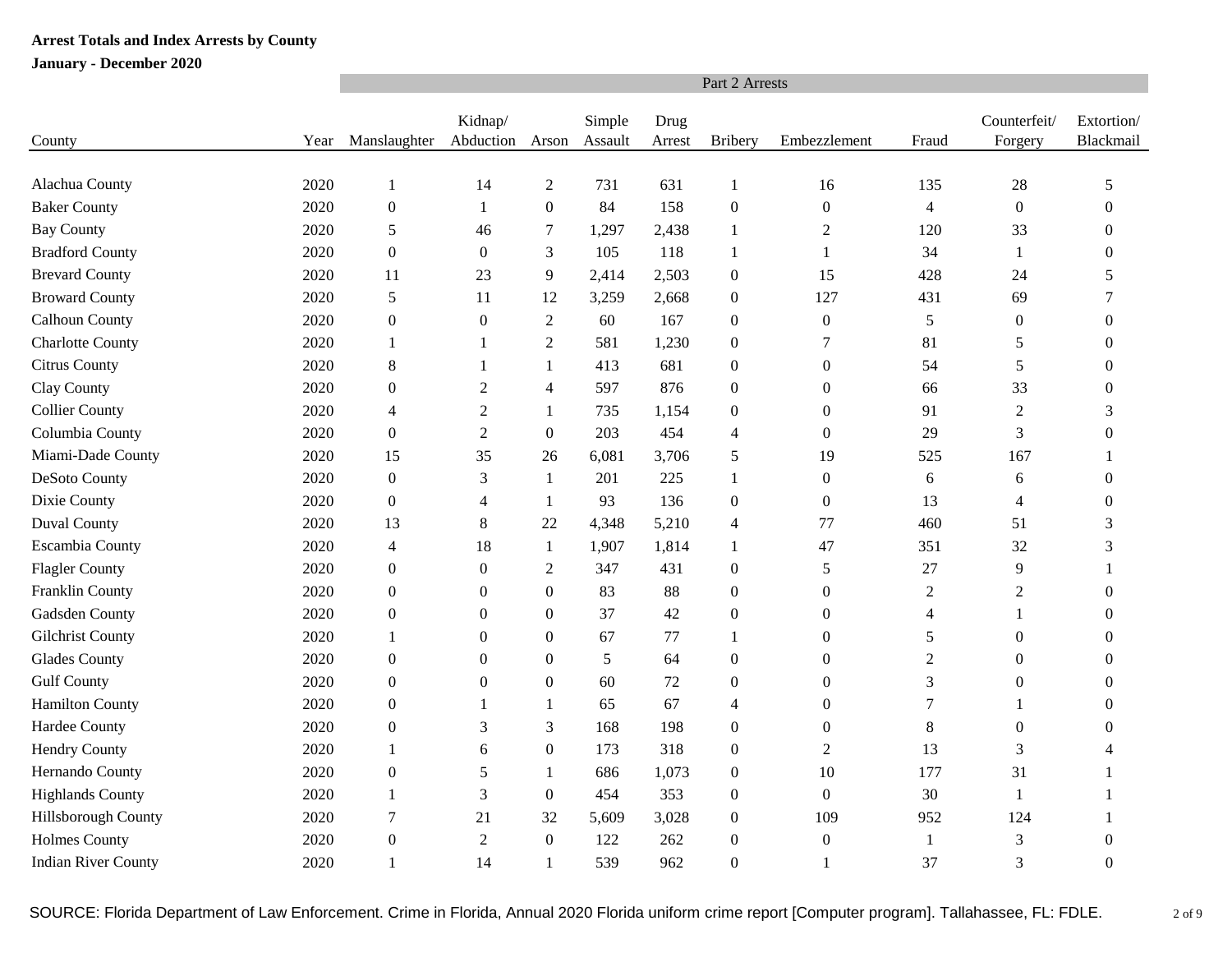|                            |      | Part 2 Arrests, continued      |                  |                              |                    |            |                           |                  |                       |                          |        |  |  |  |
|----------------------------|------|--------------------------------|------------------|------------------------------|--------------------|------------|---------------------------|------------------|-----------------------|--------------------------|--------|--|--|--|
| County                     |      | Year Intimidation Prostitution |                  | Non-Forcible<br>Sex Offenses | Stolen<br>Property | <b>DUI</b> | Destruction/<br>Vandalism | Gambling         | Weapons<br>Violations | Liquor Law<br>Violations | Misc.  |  |  |  |
|                            |      |                                |                  |                              |                    |            |                           |                  |                       |                          |        |  |  |  |
| Alachua County             | 2020 | 7                              | $\boldsymbol{0}$ | 29                           | 27                 | 222        | 85                        | $\boldsymbol{0}$ | 99                    | 34                       | 1,809  |  |  |  |
| <b>Baker County</b>        | 2020 | $\overline{9}$                 | $\boldsymbol{0}$ | 5                            | $\sqrt{2}$         | 63         | 11                        | $\boldsymbol{0}$ | $\tau$                | 16                       | 463    |  |  |  |
| <b>Bay County</b>          | 2020 | 22                             | 7                | 115                          | 13                 | 497        | 170                       | $\mathbf{0}$     | 117                   | 67                       | 6,030  |  |  |  |
| <b>Bradford County</b>     | 2020 | $\mathbf{1}$                   | $\boldsymbol{0}$ | 10                           | 3                  | 30         | 9                         | $\boldsymbol{0}$ | $\mathfrak{Z}$        | 13                       | 484    |  |  |  |
| <b>Brevard County</b>      | 2020 | 45                             | 31               | 91                           | 25                 | 1,502      | 134                       | $\boldsymbol{0}$ | 211                   | 181                      | 6,496  |  |  |  |
| <b>Broward County</b>      | 2020 | 23                             | 74               | 97                           | 345                | 1,272      | 258                       | $\theta$         | 564                   | 105                      | 13,597 |  |  |  |
| Calhoun County             | 2020 | $\overline{2}$                 | $\boldsymbol{0}$ | $\sqrt{5}$                   | $\epsilon$         | $8\,$      | 10                        | $\boldsymbol{0}$ | 6                     | $\boldsymbol{0}$         | 37     |  |  |  |
| <b>Charlotte County</b>    | 2020 | 6                              | 1                | 28                           | 8                  | 396        | 52                        | $\boldsymbol{0}$ | 24                    | 6                        | 2,219  |  |  |  |
| Citrus County              | 2020 | $\overline{7}$                 | $\boldsymbol{0}$ | 19                           | 14                 | 264        | 39                        | $\theta$         | 34                    | 1                        | 2,388  |  |  |  |
| Clay County                | 2020 | $\overline{4}$                 | $\boldsymbol{2}$ | 21                           | 21                 | 358        | 72                        | $\Omega$         | 95                    | 3                        | 1,767  |  |  |  |
| <b>Collier County</b>      | 2020 | 13                             | $\boldsymbol{0}$ | 48                           | 3                  | 583        | 71                        | $\boldsymbol{0}$ | 41                    | 4                        | 2,981  |  |  |  |
| Columbia County            | 2020 | $\overline{4}$                 | 1                | 6                            | 11                 | 171        | 24                        | $\boldsymbol{0}$ | 18                    | 8                        | 719    |  |  |  |
| Miami-Dade County          | 2020 | 531                            | 244              | 354                          | 121                | 907        | 760                       | 41               | 891                   | 658                      | 17,049 |  |  |  |
| DeSoto County              | 2020 | $\overline{9}$                 | $\boldsymbol{0}$ | $\,8\,$                      | $\overline{4}$     | 60         | 4                         | $\boldsymbol{0}$ | 6                     | 11                       | 503    |  |  |  |
| Dixie County               | 2020 | $\sqrt{5}$                     | $\boldsymbol{0}$ | $\mathbf{1}$                 | $\mathfrak{Z}$     | 10         | 6                         | $\boldsymbol{0}$ | 11                    | $\boldsymbol{0}$         | 142    |  |  |  |
| Duval County               | 2020 | 74                             | 46               | 218                          | 60                 | 1,604      | 292                       | 1                | 560                   | 475                      | 8,479  |  |  |  |
| <b>Escambia County</b>     | 2020 | 28                             | $\boldsymbol{0}$ | 78                           | 22                 | 512        | 194                       | $\boldsymbol{0}$ | 136                   | 40                       | 3,612  |  |  |  |
| <b>Flagler County</b>      | 2020 | 21                             | 5                | 17                           | 42                 | 224        | 13                        | $\boldsymbol{0}$ | 19                    | 3                        | 1,062  |  |  |  |
| Franklin County            | 2020 | $\mathfrak{Z}$                 | $\boldsymbol{0}$ | 6                            | 1                  | 12         | 12                        | $\boldsymbol{0}$ | 7                     | 3                        | 333    |  |  |  |
| Gadsden County             | 2020 | $\overline{2}$                 | $\boldsymbol{0}$ | 3                            | 3                  | 54         | $\overline{4}$            | $\boldsymbol{0}$ | 20                    | $\boldsymbol{0}$         | 126    |  |  |  |
| <b>Gilchrist County</b>    | 2020 | $\overline{2}$                 | 1                | $\boldsymbol{0}$             | $\overline{4}$     | $22\,$     | 6                         | $\boldsymbol{0}$ | $\sqrt{5}$            | 1                        | 329    |  |  |  |
| <b>Glades County</b>       | 2020 | 1                              | $\theta$         | $\boldsymbol{0}$             | $\boldsymbol{0}$   | 13         | $\boldsymbol{0}$          | $\boldsymbol{0}$ | $\,8\,$               | $\mathbf{0}$             | 294    |  |  |  |
| <b>Gulf County</b>         | 2020 | $\overline{4}$                 | $\boldsymbol{0}$ | 3                            | $\boldsymbol{0}$   | 17         | 10                        | $\boldsymbol{0}$ | $\overline{2}$        | $\boldsymbol{0}$         | 308    |  |  |  |
| <b>Hamilton County</b>     | 2020 | $\boldsymbol{0}$               | $\mathbf{0}$     | 1                            | $\boldsymbol{0}$   | 9          | 10                        | $\theta$         | 9                     | $\mathbf{1}$             | 218    |  |  |  |
| Hardee County              | 2020 | $\boldsymbol{0}$               | $\theta$         | 9                            | 1                  | 32         | 19                        | $\theta$         | 10                    | 1                        | 872    |  |  |  |
| <b>Hendry County</b>       | 2020 | 6                              | $\mathbf{0}$     | 6                            | 3                  | 84         | 28                        | $\boldsymbol{0}$ | 25                    | $\mathbf{2}$             | 1,166  |  |  |  |
| Hernando County            | 2020 | 6                              | $\mathbf{0}$     | 26                           | 50                 | 222        | 96                        | 7                | 50                    | $\overline{4}$           | 2,597  |  |  |  |
| <b>Highlands County</b>    | 2020 | 13                             | 1                | 25                           | 6                  | 131        | 18                        | $\boldsymbol{0}$ | 40                    | 5                        | 694    |  |  |  |
| Hillsborough County        | 2020 | 86                             | 129              | 167                          | 23                 | 2,808      | 434                       | $\boldsymbol{0}$ | 792                   | 18                       | 11,914 |  |  |  |
| <b>Holmes County</b>       | 2020 | 5                              | $\boldsymbol{0}$ | 11                           | $\mathbf{1}$       | 12         | 14                        | $\boldsymbol{0}$ | 10                    | $\boldsymbol{0}$         | 392    |  |  |  |
| <b>Indian River County</b> | 2020 | 15                             | $\boldsymbol{0}$ | 24                           | $\mathbf{1}$       | 368        | 58                        | $\Omega$         | 50                    | 33                       | 2,384  |  |  |  |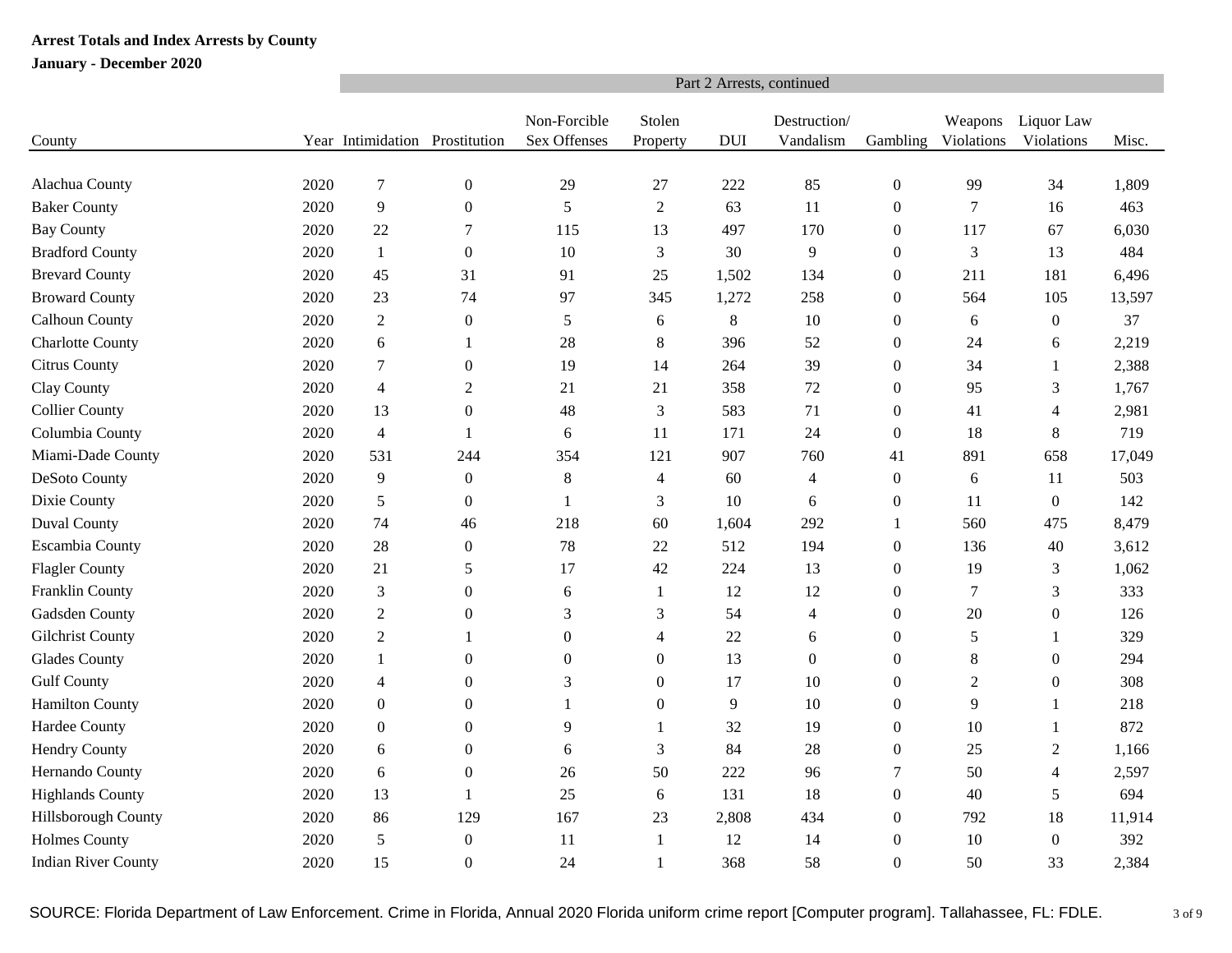|                        |      |            | <b>Arrest Totals (Part 1 &amp; 2 combined)</b> |          |         |          | <b>Index Arrests (Part 1)</b> |                  |                  |            |          |                  |                |
|------------------------|------|------------|------------------------------------------------|----------|---------|----------|-------------------------------|------------------|------------------|------------|----------|------------------|----------------|
|                        |      |            |                                                | Arrest   | Total   | Total    |                               |                  |                  |            |          |                  | Motor          |
|                        |      |            | Total                                          | Rate per | Adult   | Juvenile |                               |                  |                  | Aggravated |          |                  | Vehicle        |
| County                 | Year | Population | Arrests                                        | 100,000  | Arrests | Arrests  | Murder                        | Rape             | Robbery          | Assault    | Burglary | Larceny          | Theft          |
|                        |      |            |                                                |          |         |          |                               |                  |                  |            |          |                  |                |
| Jackson County         | 2020 | 46,587     | 569                                            | 1,221.4  | 535     | 34       | 5                             | $\overline{c}$   | 1                | 52         | 4        | 12               | 9              |
| Jefferson County       | 2020 | 14,394     | 309                                            | 2,146.7  | 300     | 9        | 1                             | $\mathbf{1}$     | 1                | 27         | 14       | $\boldsymbol{7}$ | 5              |
| Lafayette County       | 2020 | 8,690      | 260                                            | 2,991.9  | 252     | 8        | $\boldsymbol{0}$              | $\boldsymbol{0}$ | $\mathbf{1}$     | 13         | 5        | 11               | $\overline{0}$ |
| Lake County            | 2020 | 366,742    | 6,974                                          | 1,901.6  | 6,660   | 314      | 8                             | 52               | 43               | 334        | 177      | 749              | 76             |
| Lee County             | 2020 | 750,493    | 14,091                                         | 1,877.6  | 12,945  | 1,146    | 27                            | 72               | 123              | 641        | 177      | 1,097            | 71             |
| Leon County            | 2020 | 299,484    | 5,984                                          | 1,998.1  | 5,532   | 452      | 25                            | 36               | 55               | 374        | 182      | 699              | 120            |
| Levy County            | 2020 | 41,699     | 1,222                                          | 2,930.5  | 1,161   | 61       | 1                             | 14               | 4                | 223        | 29       | 39               | 30             |
| <b>Liberty County</b>  | 2020 | 8,575      | 346                                            | 4,035.0  | 323     | 23       | $\boldsymbol{0}$              | $\boldsymbol{0}$ | $\boldsymbol{0}$ | 10         | 7        | $\,8\,$          | 2              |
| <b>Madison County</b>  | 2020 | 18,954     | 331                                            | 1,746.3  | 318     | 13       | $\mathbf{1}$                  | $\boldsymbol{0}$ | $\overline{2}$   | 54         | 13       | 17               | $\overline{0}$ |
| Manatee County         | 2020 | 403,120    | 11,472                                         | 2,845.8  | 10,625  | 847      | 36                            | 64               | 240              | 561        | 245      | 1,159            | 163            |
| <b>Marion County</b>   | 2020 | 368,135    | 10,544                                         | 2,864.2  | 9,733   | 811      | 13                            | 77               | 97               | 764        | 332      | 1,322            | 149            |
| Martin County          | 2020 | 161,301    | 3,404                                          | 2,110.3  | 3,219   | 185      | $\overline{4}$                | 25               | 11               | 114        | 73       | 210              | 55             |
| Monroe County          | 2020 | 77,823     | 5,069                                          | 6,513.5  | 5,001   | 68       | 2                             | $\,8\,$          | 28               | 135        | 38       | 159              | 17             |
| Nassau County          | 2020 | 89,258     | 3,096                                          | 3,468.6  | 2,922   | 174      | $\overline{4}$                | 6                | $8\,$            | 118        | 57       | 96               | 36             |
| Okaloosa County        | 2020 | 203,951    | 9,952                                          | 4,879.6  | 9,413   | 539      | 6                             | 31               | 26               | 286        | 85       | 485              | 70             |
| Okeechobee County      | 2020 | 42,112     | 1,640                                          | 3,894.4  | 1,544   | 96       | 3                             | $\overline{7}$   | 19               | 67         | 26       | 63               | 24             |
| <b>Orange County</b>   | 2020 | 1,415,260  | 29,056                                         | 2,053.1  | 27,307  | 1,749    | 94                            | 158              | 438              | 2,014      | 957      | 3,091            | 701            |
| Osecola County         | 2020 | 387,055    | 8,510                                          | 2,198.7  | 8,036   | 474      | $\,8\,$                       | 45               | 122              | 447        | 138      | 987              | 61             |
| Palm Beach County      | 2020 | 1,466,494  | 31,513                                         | 2,148.9  | 29,169  | 2,344    | 92                            | 79               | 479              | 1,874      | 819      | 3,337            | 475            |
| Pasco County           | 2020 | 542,638    | 13,975                                         | 2,575.4  | 12,816  | 1,159    | 12                            | 52               | 152              | 564        | 304      | 1,352            | 242            |
| Pinellas County        | 2020 | 984,054    | 25,595                                         | 2,601.0  | 23,795  | 1,800    | 12                            | 67               | 184              | 1,028      | 558      | 2,159            | 341            |
| Polk County            | 2020 | 715,090    | 22,903                                         | 3,202.8  | 21,583  | 1,320    | 27                            | 56               | 88               | 980        | 369      | 1,468            | 181            |
| <b>Putnam County</b>   | 2020 | 73,723     | 2,308                                          | 3,130.6  | 2,180   | 128      | $\mathbf{1}$                  | $\sqrt{2}$       | 25               | 100        | 82       | 365              | 34             |
| St. Johns County       | 2020 | 261,898    | 3,624                                          | 1,383.7  | 3,484   | 140      | 5                             | $8\phantom{1}$   | 20               | 178        | 68       | 241              | 85             |
| St. Lucie County       | 2020 | 322,265    | 8,549                                          | 2,652.8  | 7,369   | 1,180    | 6                             | 26               | 45               | 414        | 130      | 420              | 78             |
| Santa Rosa County      | 2020 | 184,653    | 4,933                                          | 2,671.5  | 4,697   | 236      | $\overline{4}$                | 17               | 23               | 139        | 120      | 281              | 53             |
| Sarasota County        | 2020 | 434,199    | 8,420                                          | 1,939.2  | 8,121   | 299      | 13                            | 30               | 59               | 305        | 231      | 800              | 79             |
| Seminole County        | 2020 | 476,727    | 8,252                                          | 1,731.0  | 7,725   | 527      | $8\,$                         | 24               | 66               | 368        | 105      | 810              | 80             |
| <b>Sumter County</b>   | 2020 | 141,422    | 3,393                                          | 2,399.2  | 3,211   | 182      | $\overline{4}$                | 6                | 12               | 128        | 45       | 217              | 39             |
| <b>Suwannee County</b> | 2020 | 45,463     | 1,130                                          | 2,485.5  | 1,083   | 47       | $\mathfrak{Z}$                | 6                | 6                | 93         | 47       | 107              | 18             |
| <b>Taylor County</b>   | 2020 | 22,436     | 807                                            | 3,596.9  | 766     | 41       | $\boldsymbol{0}$              | $\mathbf{1}$     | $\overline{2}$   | 48         | 26       | 42               | 8              |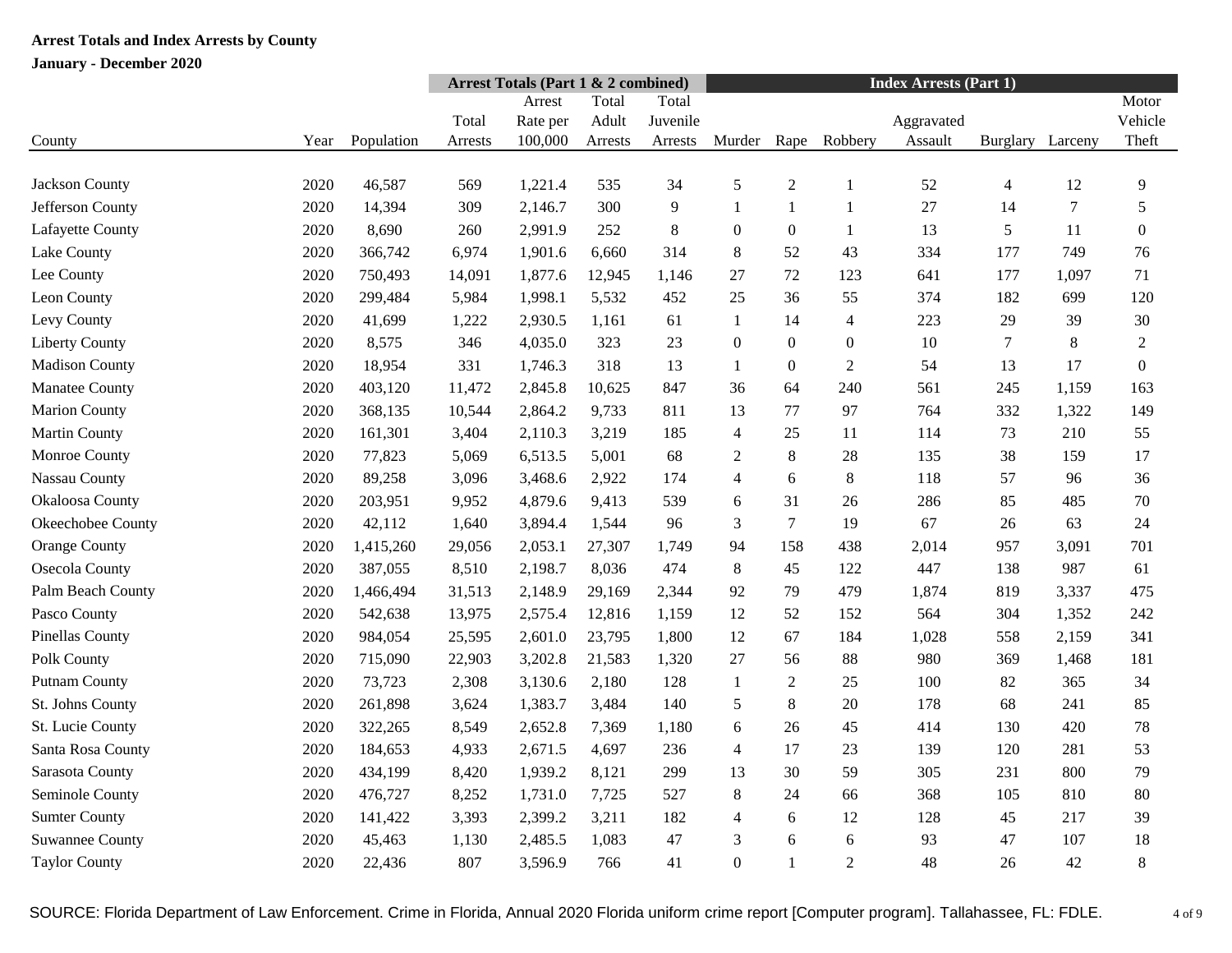|                        |      | Part 2 Arrests           |                      |                  |                   |                |                  |                  |                |                         |                         |  |  |
|------------------------|------|--------------------------|----------------------|------------------|-------------------|----------------|------------------|------------------|----------------|-------------------------|-------------------------|--|--|
| County                 | Year | Manslaughter             | Kidnap/<br>Abduction | Arson            | Simple<br>Assault | Drug<br>Arrest | <b>Bribery</b>   | Embezzlement     | Fraud          | Counterfeit/<br>Forgery | Extortion/<br>Blackmail |  |  |
|                        |      |                          |                      |                  |                   |                |                  |                  |                |                         |                         |  |  |
| Jackson County         | 2020 | $\boldsymbol{0}$         | $\overline{2}$       | $\mathbf{1}$     | 57                | 90             | $\overline{4}$   | $\mathbf{1}$     | 4              | $\boldsymbol{0}$        | -1                      |  |  |
| Jefferson County       | 2020 | $\boldsymbol{0}$         | $\sqrt{2}$           | $\boldsymbol{0}$ | 24                | 72             | $\boldsymbol{0}$ | $\boldsymbol{0}$ | 6              | 1                       | $\mathbf{0}$            |  |  |
| Lafayette County       | 2020 | $\boldsymbol{0}$         | $\mathbf{0}$         | $\mathbf{0}$     | 20                | 13             | $\mathbf{1}$     | $\boldsymbol{0}$ | $\overline{0}$ | $\theta$                | $\Omega$                |  |  |
| Lake County            | 2020 | 3                        | 6                    | 3                | 983               | 1,458          | $\overline{2}$   | $\overline{4}$   | 102            | 29                      |                         |  |  |
| Lee County             | 2020 | $\overline{4}$           | 6                    | 3                | 2,348             | 1,293          | $\boldsymbol{0}$ | 34               | 192            | 6                       |                         |  |  |
| Leon County            | 2020 | $\mathfrak{2}$           | $\,8\,$              | 5                | 737               | 721            | $\boldsymbol{0}$ | 3                | 153            | 26                      | $\Omega$                |  |  |
| Levy County            | 2020 | $\boldsymbol{0}$         |                      | $\boldsymbol{0}$ | 56                | 159            | $\boldsymbol{0}$ | $\boldsymbol{0}$ | 4              | $\mathbf{1}$            | $\Omega$                |  |  |
| <b>Liberty County</b>  | 2020 | $\boldsymbol{0}$         | $\boldsymbol{0}$     | $\boldsymbol{0}$ | 28                | 230            | $\boldsymbol{0}$ | $\boldsymbol{0}$ | $\sqrt{2}$     | $\boldsymbol{0}$        | $\mathbf{0}$            |  |  |
| <b>Madison County</b>  | 2020 | $\boldsymbol{0}$         | $\mathbf{0}$         | $\boldsymbol{0}$ | 55                | 38             | 1                | $\boldsymbol{0}$ | $\tau$         | $\overline{2}$          | $\Omega$                |  |  |
| Manatee County         | 2020 | $\mathbf{1}$             | 16                   | 4                | 1,805             | 1,097          | 1                | 22               | 218            | 36                      | $\theta$                |  |  |
| <b>Marion County</b>   | 2020 | $\overline{\mathcal{A}}$ | 19                   | 6                | 1,942             | 2,060          | $\overline{4}$   | $\boldsymbol{0}$ | 138            | 23                      | 3                       |  |  |
| <b>Martin County</b>   | 2020 | $\boldsymbol{2}$         | 7                    | $\overline{c}$   | 436               | 503            | $\boldsymbol{0}$ | $\overline{4}$   | 88             | $\overline{2}$          | $\overline{0}$          |  |  |
| Monroe County          | 2020 | $\boldsymbol{0}$         | $\mathfrak{2}$       | $\mathbf{1}$     | 432               | 479            | $\boldsymbol{0}$ | 5                | 47             | 10                      | $\boldsymbol{0}$        |  |  |
| Nassau County          | 2020 | $\boldsymbol{0}$         | $\,8\,$              | $\boldsymbol{0}$ | 246               | 510            | $\mathbf{1}$     | 6                | 39             | 10                      | $\mathfrak{2}$          |  |  |
| Okaloosa County        | 2020 | 3                        | 10                   | 3                | 1,046             | 1,794          | $\boldsymbol{0}$ | $\boldsymbol{0}$ | 165            | 32                      | $\boldsymbol{0}$        |  |  |
| Okeechobee County      | 2020 | $\boldsymbol{0}$         | 2                    | 1                | 221               | 297            | $\boldsymbol{0}$ | 3                | 12             | $\overline{5}$          | $\theta$                |  |  |
| Orange County          | 2020 | 3                        | 128                  | 13               | 4,621             | 4,477          | 1                | 8                | 289            | 65                      | 5                       |  |  |
| Osecola County         | 2020 | $\mathbf{1}$             | 6                    | $\mathbf{1}$     | 2,179             | 840            | $\boldsymbol{0}$ | 17               | 161            | $8\phantom{1}$          | 1                       |  |  |
| Palm Beach County      | 2020 | 5                        | 30                   | 17               | 3,294             | 2,965          | 1                | 36               | 405            | 77                      | 9                       |  |  |
| Pasco County           | 2020 | 3                        | 24                   | 23               | 3,069             | 1,555          | $\boldsymbol{0}$ | 14               | 379            | 49                      | 3                       |  |  |
| <b>Pinellas County</b> | 2020 | 6                        | 16                   | 15               | 4,400             | 3,462          | $\boldsymbol{0}$ | 23               | 399            | 62                      | 3                       |  |  |
| Polk County            | 2020 | 12                       | 9                    | 5                | 3,627             | 3,916          | $\mathbf{2}$     | $\boldsymbol{0}$ | 250            | 32                      | $\overline{2}$          |  |  |
| <b>Putnam County</b>   | 2020 | $\boldsymbol{0}$         | $\overline{2}$       | $\boldsymbol{0}$ | 305               | 481            | $\boldsymbol{0}$ | $\boldsymbol{0}$ | 33             | $\mathfrak{S}$          |                         |  |  |
| St. Johns County       | 2020 | $\overline{c}$           | 2                    | 1                | 534               | 559            | $\boldsymbol{0}$ | $\overline{4}$   | 62             | 9                       | $\Omega$                |  |  |
| St. Lucie County       | 2020 | $\sqrt{2}$               | $\tau$               | 4                | 1,367             | 892            | $\boldsymbol{0}$ | 12               | 134            | 10                      | $\mathbf{0}$            |  |  |
| Santa Rosa County      | 2020 | $\boldsymbol{0}$         | 10                   | $\boldsymbol{0}$ | 711               | 816            | $\sqrt{2}$       | $\mathbf{0}$     | 61             | 8                       | $\Omega$                |  |  |
| Sarasota County        | 2020 | $\overline{2}$           | 6                    | $\overline{2}$   | 1,111             | 1,355          | $\boldsymbol{0}$ | $\mathbf{0}$     | 178            | 15                      | 2                       |  |  |
| Seminole County        | 2020 | $\mathbf{1}$             | 18                   | $\mathbf{1}$     | 1,704             | 729            | $\boldsymbol{0}$ | 13               | 224            | 11                      | $\mathbf{0}$            |  |  |
| <b>Sumter County</b>   | 2020 | $\boldsymbol{0}$         | $\tau$               | 3                | 358               | 799            | $\boldsymbol{0}$ | $\boldsymbol{0}$ | 36             | $\overline{4}$          | $\Omega$                |  |  |
| <b>Suwannee County</b> | 2020 | $\boldsymbol{0}$         | 3                    | 1                | 121               | 190            | $\boldsymbol{0}$ | 1                | 11             | $\boldsymbol{0}$        | $\theta$                |  |  |
| <b>Taylor County</b>   | 2020 | $\mathbf{0}$             | $\boldsymbol{0}$     | $\mathbf{1}$     | 123               | 152            | $\mathbf{1}$     | $\boldsymbol{0}$ | 5              | $\overline{2}$          | $\Omega$                |  |  |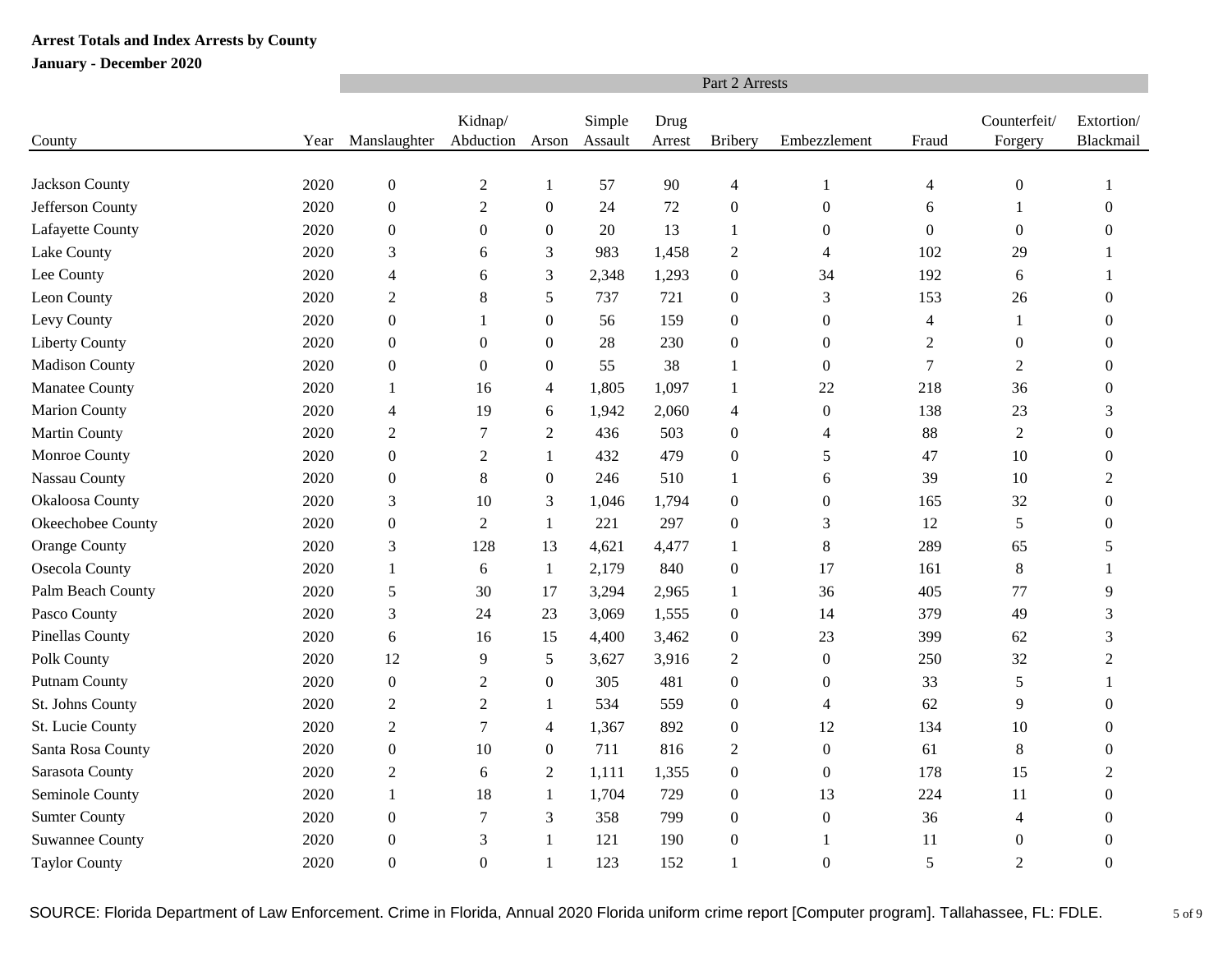|                        |      | Part 2 Arrests, continued      |                  |                              |                         |            |                           |                  |                       |                          |        |  |  |  |
|------------------------|------|--------------------------------|------------------|------------------------------|-------------------------|------------|---------------------------|------------------|-----------------------|--------------------------|--------|--|--|--|
| County                 |      | Year Intimidation Prostitution |                  | Non-Forcible<br>Sex Offenses | Stolen<br>Property      | <b>DUI</b> | Destruction/<br>Vandalism | Gambling         | Weapons<br>Violations | Liquor Law<br>Violations | Misc.  |  |  |  |
|                        |      |                                |                  |                              |                         |            |                           |                  |                       |                          |        |  |  |  |
| Jackson County         | 2020 | $\boldsymbol{0}$               | $\boldsymbol{0}$ | $\sqrt{5}$                   | 1                       | 48         | $\,8\,$                   | $\boldsymbol{0}$ | 25                    | $\overline{c}$           | 235    |  |  |  |
| Jefferson County       | 2020 | $\sqrt{2}$                     | $\boldsymbol{0}$ | $\mathbf{1}$                 | $\sqrt{2}$              | 24         | 5                         | 9                | 10                    | $\overline{4}$           | 91     |  |  |  |
| Lafayette County       | 2020 | $\mathbf{1}$                   | $\theta$         | $\boldsymbol{0}$             | $\boldsymbol{0}$        | 5          | $\mathbf{1}$              | $\boldsymbol{0}$ | 10                    | $\mathbf{1}$             | 178    |  |  |  |
| Lake County            | 2020 | 21                             | 1                | 41                           | 50                      | 426        | 86                        | 1                | 74                    | 66                       | 2,178  |  |  |  |
| Lee County             | 2020 | 21                             | 1                | 57                           | $8\,$                   | 1,289      | 98                        | $\boldsymbol{0}$ | 114                   | 135                      | 6,273  |  |  |  |
| Leon County            | 2020 | $\boldsymbol{7}$               | 6                | 100                          | 20                      | 453        | 122                       | 11               | 143                   | 53                       | 1,923  |  |  |  |
| Levy County            | 2020 | $\mathbf{1}$                   | $\boldsymbol{0}$ | $\sqrt{5}$                   | $\overline{4}$          | 59         | 11                        | $\boldsymbol{0}$ | 29                    | $\mathbf{1}$             | 551    |  |  |  |
| <b>Liberty County</b>  | 2020 | $\boldsymbol{0}$               | $\theta$         | 11                           | $\boldsymbol{0}$        | 11         | $\boldsymbol{0}$          | $\boldsymbol{0}$ | 10                    | $\mathbf{1}$             | 26     |  |  |  |
| <b>Madison County</b>  | 2020 | 1                              | $\overline{0}$   | 3                            | $\overline{4}$          | 23         | 1                         | $\boldsymbol{0}$ | 15                    | $\boldsymbol{0}$         | 94     |  |  |  |
| Manatee County         | 2020 | 44                             | 23               | 66                           | 43                      | 820        | 113                       | $\Omega$         | 153                   | 22                       | 4,520  |  |  |  |
| <b>Marion County</b>   | 2020 | 27                             | 1                | 58                           | 16                      | 459        | 126                       | $\boldsymbol{0}$ | 121                   | 25                       | 2,758  |  |  |  |
| <b>Martin County</b>   | 2020 | $\overline{2}$                 | 1                | 19                           | 5                       | 467        | 55                        | $\boldsymbol{0}$ | 25                    | 152                      | 1,142  |  |  |  |
| Monroe County          | 2020 | 14                             | $\boldsymbol{0}$ | 15                           | 3                       | 459        | 47                        | $\boldsymbol{0}$ | 22                    | 12                       | 3,134  |  |  |  |
| Nassau County          | 2020 | 68                             | $\mathbf{0}$     | 11                           | 16                      | 645        | 35                        | $\boldsymbol{0}$ | 38                    | $\overline{2}$           | 1,134  |  |  |  |
| Okaloosa County        | 2020 | 12                             | 1                | 51                           | 17                      | 578        | 102                       | $\boldsymbol{0}$ | 111                   | 807                      | 4,231  |  |  |  |
| Okeechobee County      | 2020 | $\boldsymbol{0}$               | $\boldsymbol{0}$ | 11                           | $\overline{\mathbf{4}}$ | 94         | 24                        | $\boldsymbol{0}$ | 15                    | 1                        | 741    |  |  |  |
| <b>Orange County</b>   | 2020 | 115                            | 114              | 142                          | 21                      | 1,263      | 325                       | $\mathbf{0}$     | 623                   | 379                      | 9,011  |  |  |  |
| Osecola County         | 2020 | 12                             | 16               | 94                           | $\overline{4}$          | 251        | 87                        | $\boldsymbol{0}$ | 84                    | 9                        | 2,931  |  |  |  |
| Palm Beach County      | 2020 | 84                             | 128              | 115                          | 32                      | 1,877      | 329                       | 21               | 698                   | 702                      | 13,533 |  |  |  |
| Pasco County           | 2020 | 16                             | 3                | 95                           | 63                      | 661        | 219                       | $\boldsymbol{0}$ | 196                   | 26                       | 4,899  |  |  |  |
| Pinellas County        | 2020 | 598                            | 48               | 148                          | 57                      | 2,027      | 288                       | $\boldsymbol{0}$ | 203                   | 1,227                    | 8,264  |  |  |  |
| Polk County            | 2020 | 20                             | 5                | 112                          | 24                      | 859        | 158                       | 15               | 203                   | 80                       | 10,403 |  |  |  |
| <b>Putnam County</b>   | 2020 | $\overline{4}$                 | $\boldsymbol{0}$ | $\sqrt{6}$                   | 11                      | 40         | 40                        | $\boldsymbol{0}$ | 35                    | $\boldsymbol{7}$         | 729    |  |  |  |
| St. Johns County       | 2020 | 10                             | $\boldsymbol{0}$ | 29                           | 1                       | 522        | 38                        | $\boldsymbol{0}$ | 23                    | 10                       | 1,213  |  |  |  |
| St. Lucie County       | 2020 | $\overline{4}$                 | 16               | 41                           | 19                      | 426        | 110                       | 2                | 166                   | 44                       | 4,174  |  |  |  |
| Santa Rosa County      | 2020 | 43                             | $\boldsymbol{0}$ | 42                           | 6                       | 392        | 56                        | $\boldsymbol{0}$ | 35                    | 10                       | 2,104  |  |  |  |
| Sarasota County        | 2020 | 10                             | 6                | 62                           | $\tau$                  | 804        | 116                       | 1                | 78                    | 23                       | 3,125  |  |  |  |
| Seminole County        | 2020 | 34                             | $\boldsymbol{0}$ | 35                           | 15                      | 432        | 55                        | $\boldsymbol{0}$ | 75                    | 11                       | 3,433  |  |  |  |
| <b>Sumter County</b>   | 2020 | $\sqrt{6}$                     | $\boldsymbol{0}$ | 13                           | $\boldsymbol{2}$        | 124        | 29                        | $\boldsymbol{0}$ | 36                    | $\mathbf{1}$             | 1,524  |  |  |  |
| <b>Suwannee County</b> | 2020 | $8\phantom{.0}$                | $\boldsymbol{0}$ | $\,8\,$                      | $\overline{4}$          | 84         | 8                         | $\boldsymbol{0}$ | 10                    | 5                        | 396    |  |  |  |
| <b>Taylor County</b>   | 2020 | 9                              | $\Omega$         | $\overline{2}$               | 3                       | 47         | 6                         | $\Omega$         | 10                    | 1                        | 318    |  |  |  |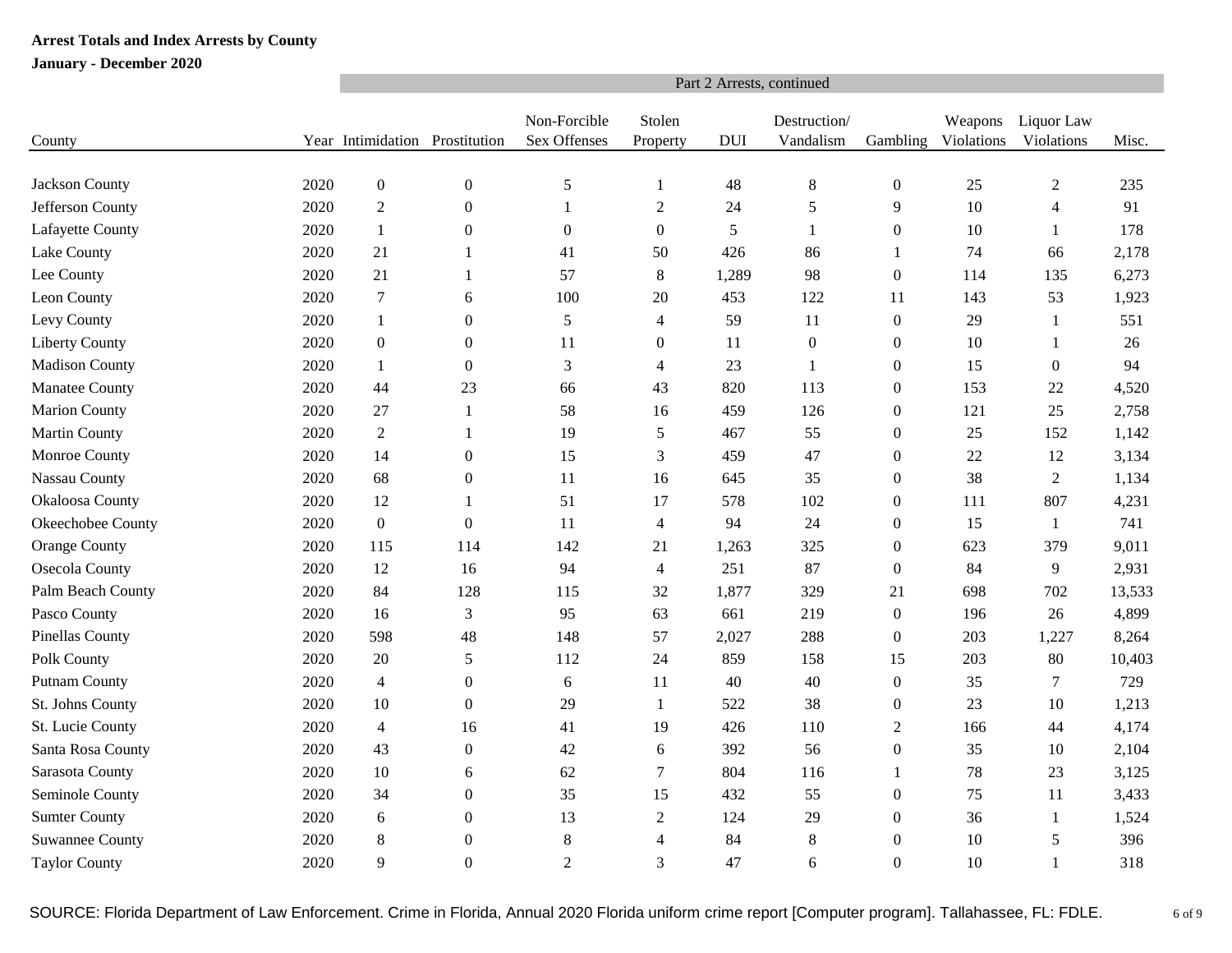## **January - December 2020**

|                          |      |            | Arrest Totals (Part $1 \& 2$ combined) |          |         |          |        | <b>Index Arrests (Part 1)</b> |                |            |          |         |         |  |
|--------------------------|------|------------|----------------------------------------|----------|---------|----------|--------|-------------------------------|----------------|------------|----------|---------|---------|--|
|                          |      |            |                                        | Arrest   | Total   | Total    |        |                               |                |            |          |         | Motor   |  |
|                          |      |            | Total                                  | Rate per | Adult   | Juvenile |        |                               |                | Aggravated |          |         | Vehicle |  |
| County                   | Year | Population | Arrests                                | 100,000  | Arrests | Arrests  | Murder | Rape                          | Robbery        | Assault    | Burglary | Larceny | Theft   |  |
|                          |      |            |                                        |          |         |          |        |                               |                |            |          |         |         |  |
| <b>Union County</b>      | 2020 | 15,410     | 307                                    | 1,992.2  | 292     | 15       |        | 3                             | $\overline{0}$ | 15         |          | 18      | 3       |  |
| Volusia County           | 2020 | 551,528    | 21,850                                 | 3,961.7  | 20,970  | 880      | 22     | 43                            | 99             | 1,194      | 596      | 1,415   | 209     |  |
| Wakulla County           | 2020 | 33,981     | 716                                    | 2,107.1  | 661     | 55       | 2      | $\overline{2}$                | 2              | 46         | 24       | 96      | 5       |  |
| <b>Walton County</b>     | 2020 | 74,724     | 2,437                                  | 3,261.3  | 2,254   | 183      |        | 13                            | 4              | 81         | 71       | 180     | 26      |  |
| <b>Washington County</b> | 2020 | 25,334     | 607                                    | 2,396.0  | 580     | 27       |        | $\Omega$                      | $\mathbf{0}$   | 29         | 13       | 51      | 14      |  |
| Florida                  | 2020 | 21,596,068 | 507,498                                | 2,350.0  | 475,975 | 31,523   | 844    | 1,817                         | 5,475          | 25,441     | 12,560   | 46,529  | 7,175   |  |

Updated 04/2021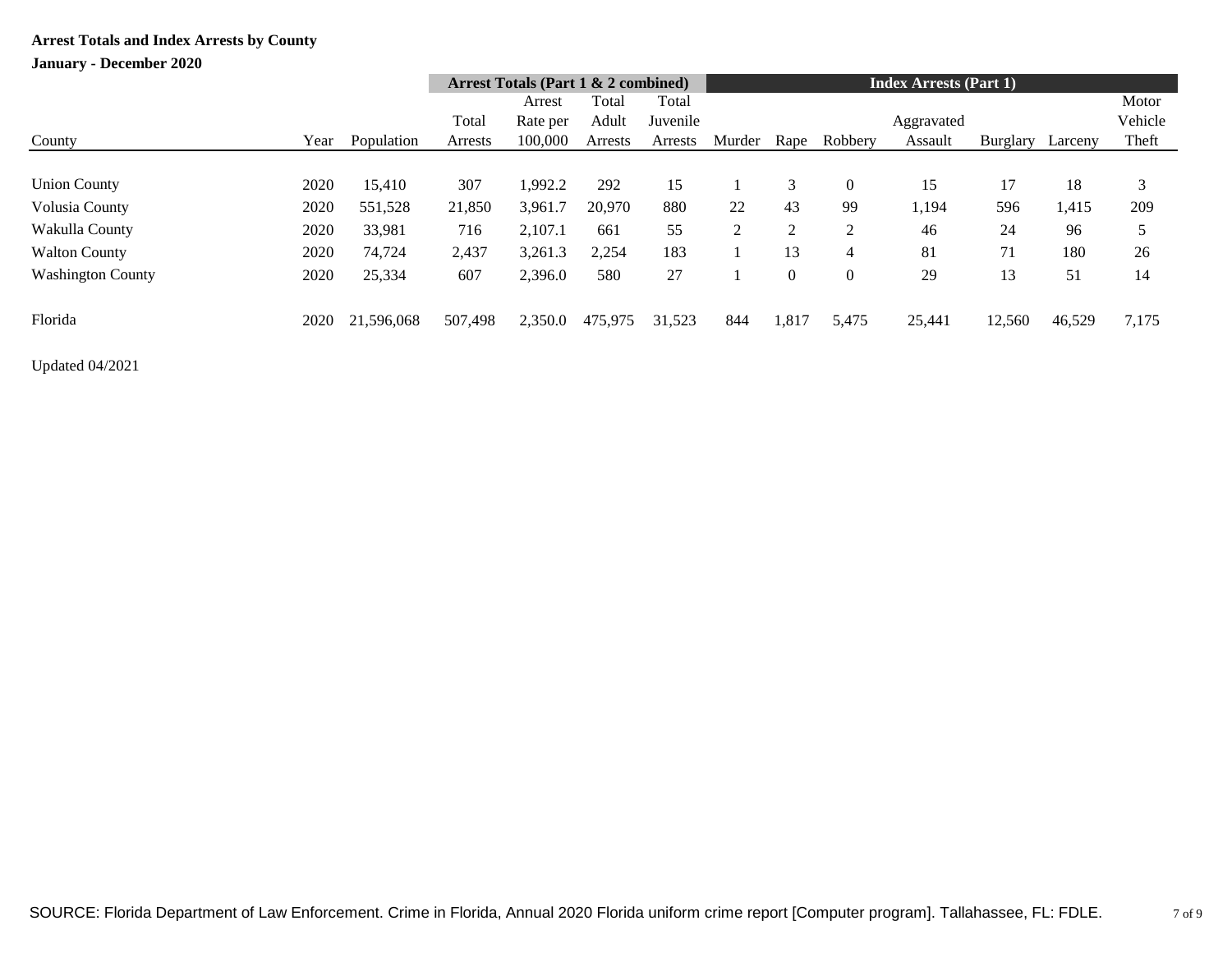### **January - December 2020**

|                          | Part 2 Arrests |                  |                      |                |                   |                |                |                |              |                         |                         |  |  |
|--------------------------|----------------|------------------|----------------------|----------------|-------------------|----------------|----------------|----------------|--------------|-------------------------|-------------------------|--|--|
| County                   | Year           | Manslaughter     | Kidnap/<br>Abduction | Arson          | Simple<br>Assault | Drug<br>Arrest | <b>Bribery</b> | Embezzlement   | Fraud        | Counterfeit/<br>Forgery | Extortion/<br>Blackmail |  |  |
|                          |                |                  |                      |                |                   |                |                |                |              |                         |                         |  |  |
| <b>Union County</b>      | 2020           | $\boldsymbol{0}$ |                      | $\overline{0}$ | 19                | 28             | $\mathbf{0}$   | $\overline{0}$ | $\mathbf{0}$ | $\boldsymbol{0}$        | $\theta$                |  |  |
| Volusia County           | 2020           | 8                | 58                   | 3              | 3,158             | 2,731          |                | $\overline{0}$ | 284          | 23                      |                         |  |  |
| Wakulla County           | 2020           | $\boldsymbol{0}$ | $\boldsymbol{0}$     | $\overline{0}$ | 77                | 140            |                | $\overline{0}$ | 4            | 3                       | $\theta$                |  |  |
| <b>Walton County</b>     | 2020           | $\boldsymbol{0}$ | $\boldsymbol{0}$     | $\overline{4}$ | 397               | 253            |                | $\overline{2}$ | 36           | 3                       |                         |  |  |
| <b>Washington County</b> | 2020           | $\mathbf{0}$     | $\boldsymbol{0}$     | $\overline{0}$ | 109               | 206            | $\overline{2}$ | $\overline{0}$ | 5            |                         | $\boldsymbol{0}$        |  |  |
| Florida                  | 2020           | 142              | 642                  | 257            | 73,244            | 68,564         | 49             | 650            | 8,234        | 1,211                   | 71                      |  |  |

Updated 04/2021